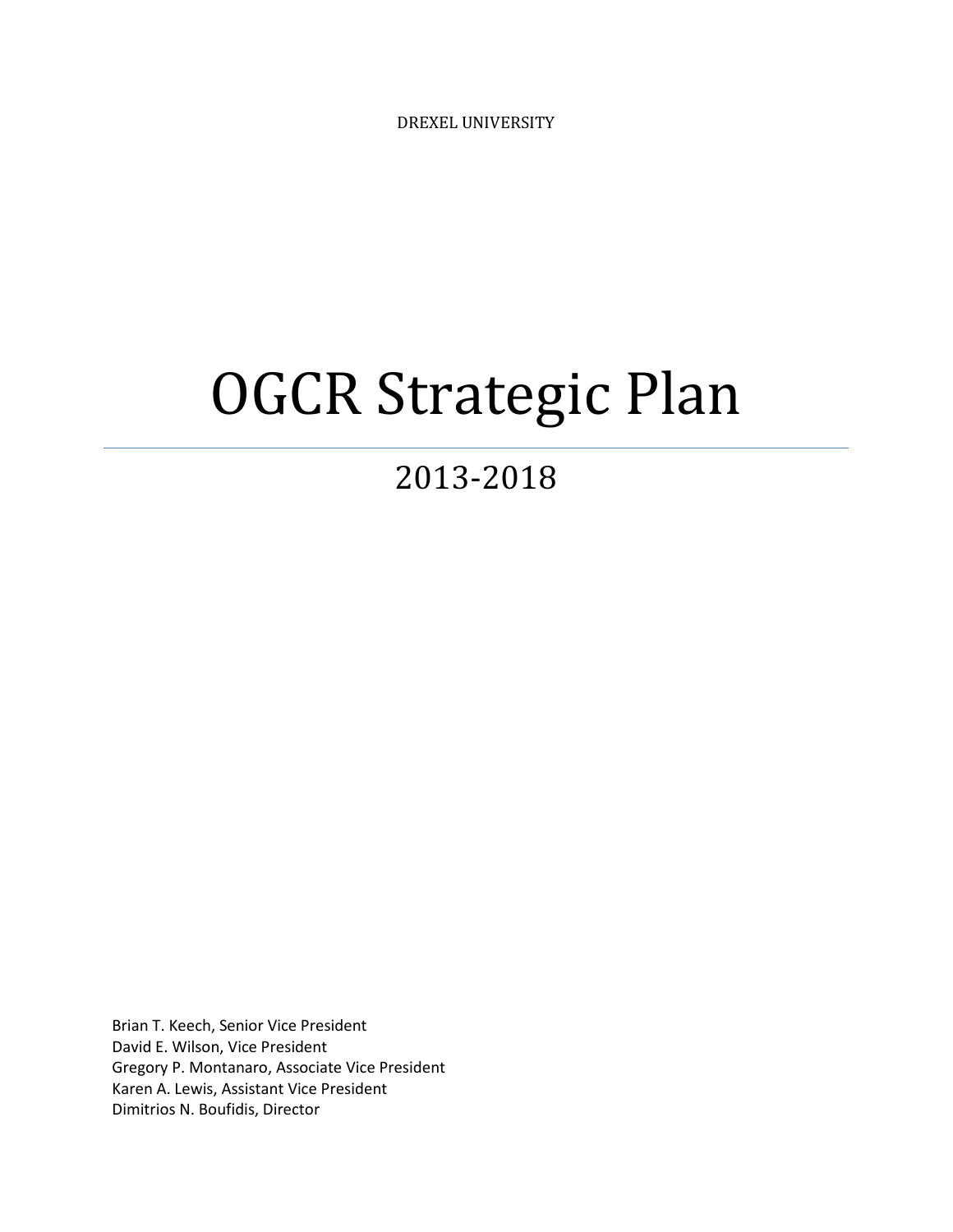#### **Office of Government and Community Relations Strategic Plan 2013-2018**

#### **Introduction**

The 2010 arrival of President John A. Fry at Drexel University began an era of ambition to be the most civically engaged university in the United States. It has also coincided with an era of physical and programmatic expansion, both of which have greatly increased the portfolio and scope of demand on the Office of Government and Community Relations.

During the first half of 2013 alone, Drexel has made tremendous strides as we begin to implement our recently completed strategic and master plans. Drexel has launched the Dornsife Center for University/Community Partnerships, cranes tower above the Chestnut Square and new LeBow developments, plans move forward for Lancaster Square, and a new office has been opened in Washington, D.C. All of these efforts have required the involvement of the Office of Government and Community Relations. In addition, this office has been asked to extend itself as the University increases its international presence and partnerships. A perfect example of this new role is evidenced in our being the only institution of higher education who participated in both of Governor Corbett's recent trade missions to Europe and South America.

In order to continue to be effective as advocates and relationship managers, OGCR will have to have a strategic and disciplined approach to maximizing its resources to be effective at the federal, state, and local levels, as well as in the community and emerging area of international affairs. We will continue to work tirelessly in an open and ethical manner in order to help the institution achieve its goals.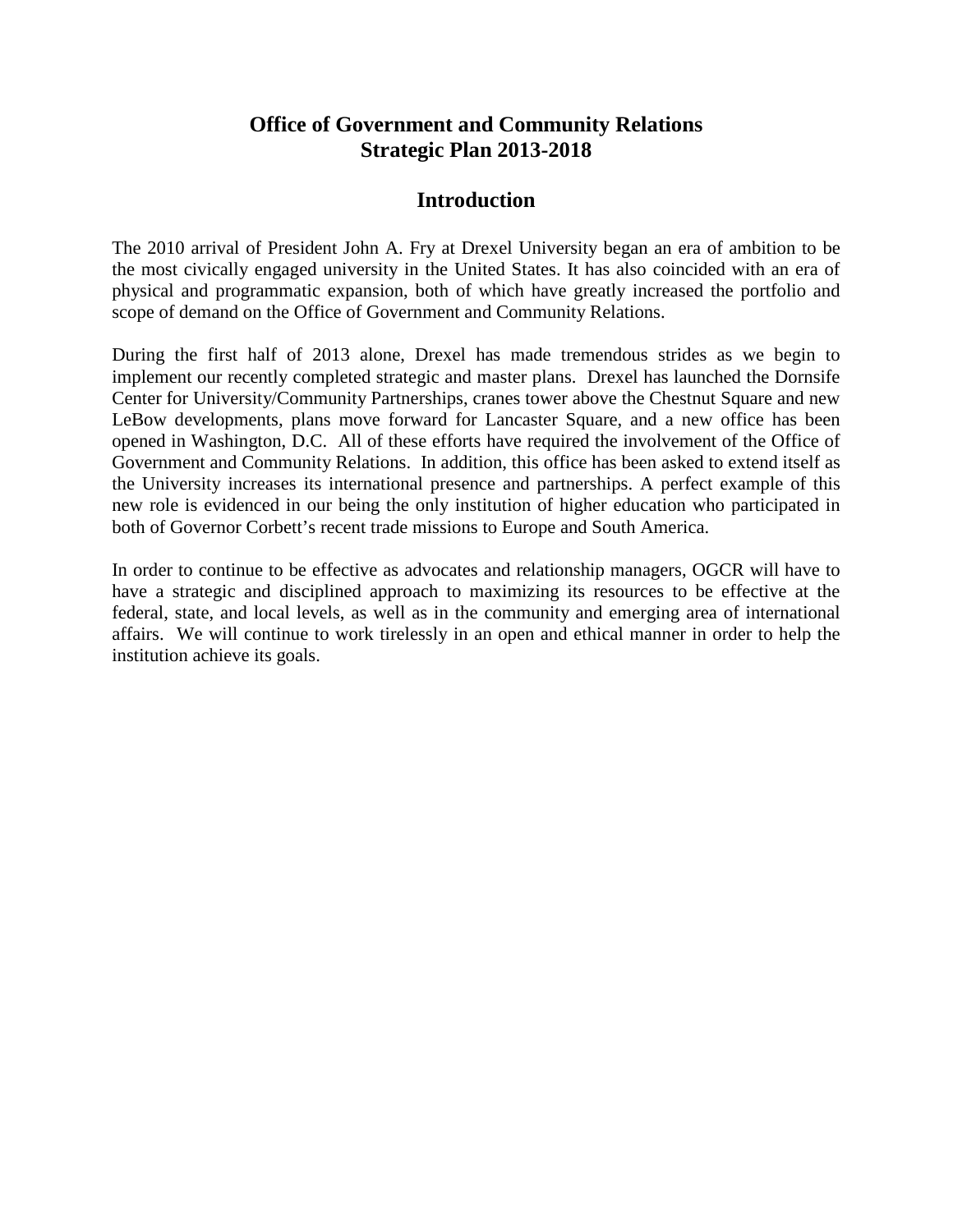#### **Mission Statement**

The Office of Government and Community Relations serves Drexel University by administering and maintaining the University's relationships with City, State and Federal elected officials and government agencies, as well as with civic leaders and representatives from community based organizations. In pursuit of our mission, we endeavor to conduct ourselves in a highly visible and ethical manner.

### **Promote Drexel**

The Office of Government and Community Relations (OGCR) serves as the primary point of contact for our federal, state and local elected officials.

OGCR keeps decision-makers informed about all of the academic and economic development initiatives underway at Drexel so that they can, in turn, establish policies which promote an environment more conducive to a thriving higher education community. Better higher education policy in the region should promote increased research activity and encourage increased economic development, both of which are crucial to Drexel and the future of the region.

The Greater Philadelphia region is a terrific place in which to live, learn, and work, in large part due to the impact of institutions of higher education. A primary task for the Office of Government & Community Relations will be to foster the environment necessary to ensure that this sector continues to thrive.

# **Public Support for Master and Strategic Plans**

In our recently completed Master and Strategic Plans, Drexel University has established its growth areas over the next five years. In order to achieve the planned expansion of this magnitude, it is going to require the support of a multitude of external partners. This group will include public entities such as the City of Philadelphia and the Commonwealth of Pennsylvania, community partners, quasi-governmental agencies and the public sector.

The Office of Government and Community Relations will work closely with all of these external organizations to ensure that Drexel has the tools at its disposal to move forward with its plan. In order for any structure to be erected on our campus, certain community and zoning approvals must first be obtained in addition to the necessary financial resources. It is important to note that the City of Philadelphia has recently enacted new zoning rules and regulations designed to give the neighboring community greater influence on the design and scope of any new structure. This office will coordinate and spearhead these efforts on behalf of the University.

As for the financial resources needed to enact our Master and Strategic Plans, this office is committed to working with both public and private sources to attract funding to support our efforts. OGCR will work with the Office of the President and other internal entities to understand our needs in this area and then leverage our relationships to encourage external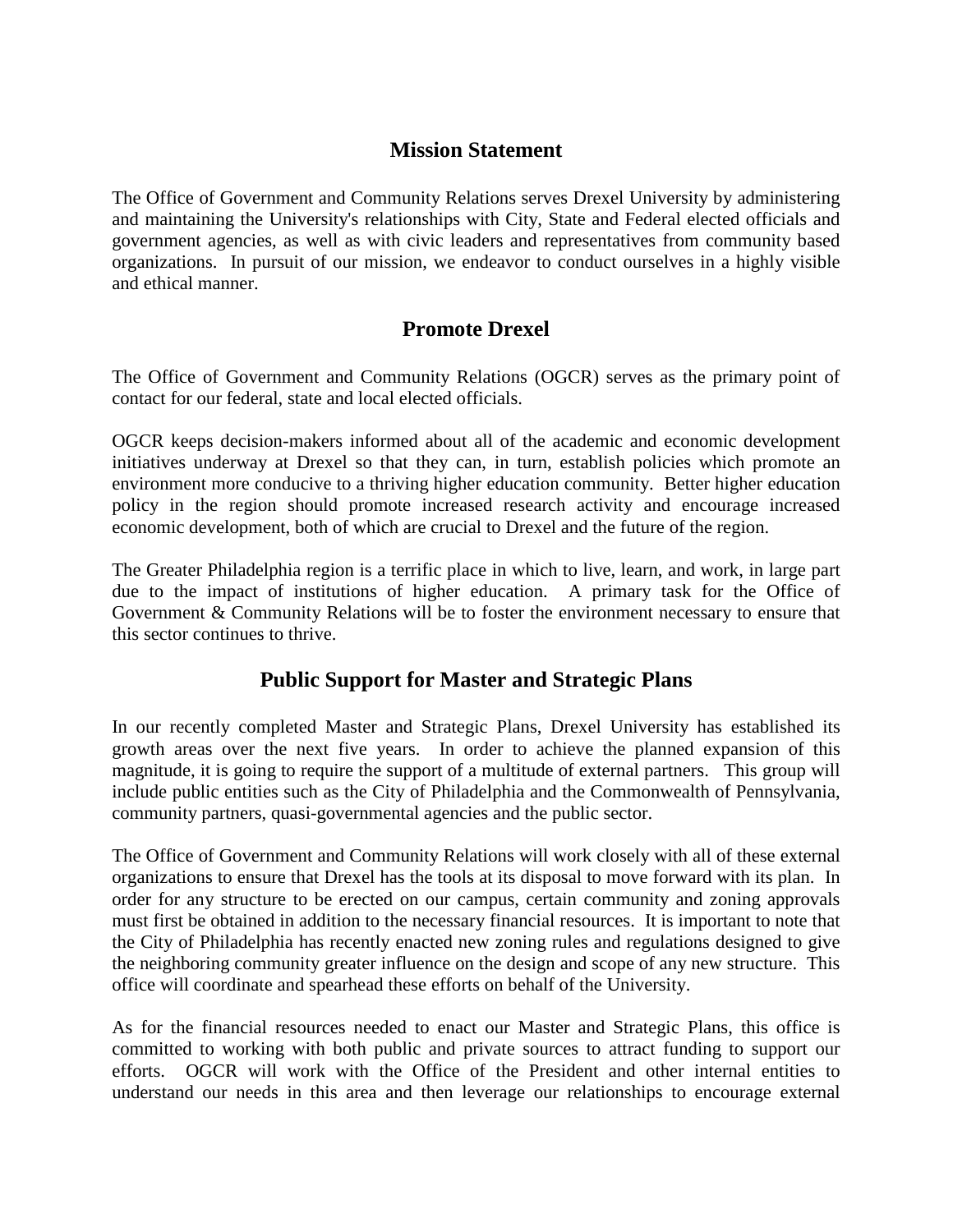entities to invest their resources in our efforts. These external entities will include governmental officials and key decision makers in both the corporate sector and with foundations.

#### **Create Partnerships/ Business Development**

As part of the University's external affairs team, the Office of Government and Community Relations often serves as the ambassador between the institution and our potential corporate or community partners. OGCR utilizes its myriad of networks and connectivity to promote Drexel achieving its institutional goals. These efforts range from growing Co-Op program opportunities, encouraging investment by external entities, to forging partnerships for joint research or economic development efforts. The OGCR team actively cultivates relationships with corporate leaders in Philadelphia and beyond. In addition, as the primary liaisons for the University to the broader community, OGCR staff will also continue to integrate into the community through service on area not-for-profit boards and committees.

#### **International Affairs**

The Office of Government and Community Relations has traditionally focused on building relationships with local, state, and federal government officials, agency staff and maintaining the relationship with local community. As Drexel has become a more global institution, OGCR has increasingly been tasked with facilitating international relationships as well. OGCR is a resource to assist the Office of Global Initiatives, Deans, faculty, and students who must navigate a complicated environment of international policies, politics, and interactions with the United States State Department, in order to facilitate studying abroad and research relationships. OGCR is also the principal liaison to the Commonwealth of Pennsylvania and City of Philadelphia as these governments cultivate trade missions and direct relationships with foreign governments and corporations to expand trade and economic cooperation. Key nations of interest have been Brazil, Chile, China, Israel, Turkey, and Austria. OGCR also cultivates relationships with the Consular Corps of Philadelphia, the World Trade Center of Greater Philadelphia, and the consular and diplomatic communities in both New York City and Washington, D.C.

#### **Energy / Innovation**

Perhaps no single issue will receive greater public scrutiny and have the greatest potential economic impact for this region than energy. Because of the amount of potential regulation and the economic and environmental impact surrounding this issue, it is crucial that the Office of Government and Community Relations works with our elected officials, regulators and business leaders alike to ensure that Drexel University and our Energy & Environment Institute becomes a prominent voice in any conversation on this matter.

Additionally, Drexel's Energy & Environment Institute will serve as one of the cornerstones to our Innovation Neighborhood. This Neighborhood will not only serve as the front door to Drexel's University City campus, but it will be the centerpiece of innovation, technology, globalization and economic development in our region. As we look to develop our Innovation Neighborhood, it will be important for the Office of Government and Community Relations to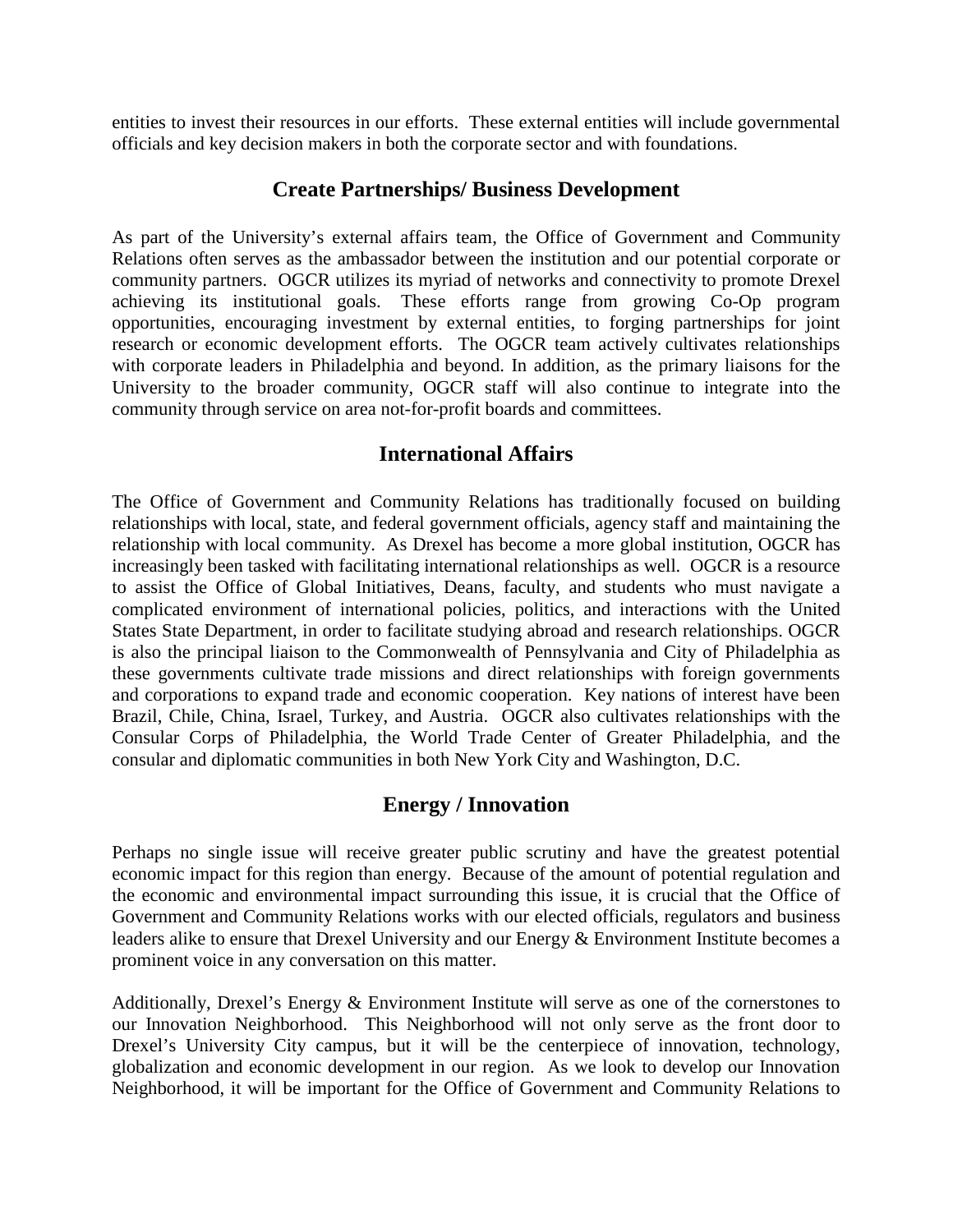work with our Office for Corporate Relations and Economic Development to attract potential partners, both public and private, who are willing to invest in the neighborhood. Additionally, we will work with our elected officials to explore additionally opportunities in the neighborhood; including the potential development of the air rights over the Penn Coach Yards.

#### **Improve Student Experience**

The charge of any successful business is to provide the greatest experience for its customers. For Drexel University, our customers are our students who choose Drexel in search of a superlative, well rounded academic experience that will provide them with the tools to achieve success upon graduation. The Office of Government and Community Relations, although primarily an externals affairs office, will seek ways to enhance the experience of our students. These efforts will include bringing speakers and events to Drexel University that will be open to our student body.

# **Support Our Peers**

Drexel University is a highly evolved, highly complex organization that continues to grow and thrive during these challenging times for institutions of higher education. In order for Drexel to continue to achieve its greatest potential success, however, it is incumbent that we all work together. The Office of Government and Community Relations works closely with nearly every office and department within the institution. As this university moves closer to achieving its "One University" concept and continues to break down the silos that perhaps had inhibited its growth in the past, the Office of Government and Community Relations will do all that it can to work collaboratively within these walls to make Drexel the best institution it can be. This effort will include serving on internal boards and committees which are established with the specific goal of making this institution a more efficient, more effective organization.

Additionally, with increased regulations and scrutiny that pertain to lobbying and governmental relations, it is crucial that this office continues it role as the chief ethics and compliance officer in government affairs and lobbying matters on behalf of the University. For this reason, we meet regularly with each school and unit in order to determine what their needs are from a governmental standpoint. We will continue to work with our peers to educate them about both the university code of conduct that pertains to these efforts as well as the stricter rules and regulations in Washington D.C., Harrisburg and locally.

# **Operate in an Open and Ethical Manner**

Drexel's Office of Government and Community Relations operates in a highly regulated, highly scrutinized environment. Therefore, it's crucial that we continue to work in an open and ethical matter.

Drexel has an extremely positive reputation in Washington, D.C., throughout the Commonwealth, and within the City of Philadelphia. This office will continue to conduct its business in a way only to maintain and enhance that reputation, not detract from it.